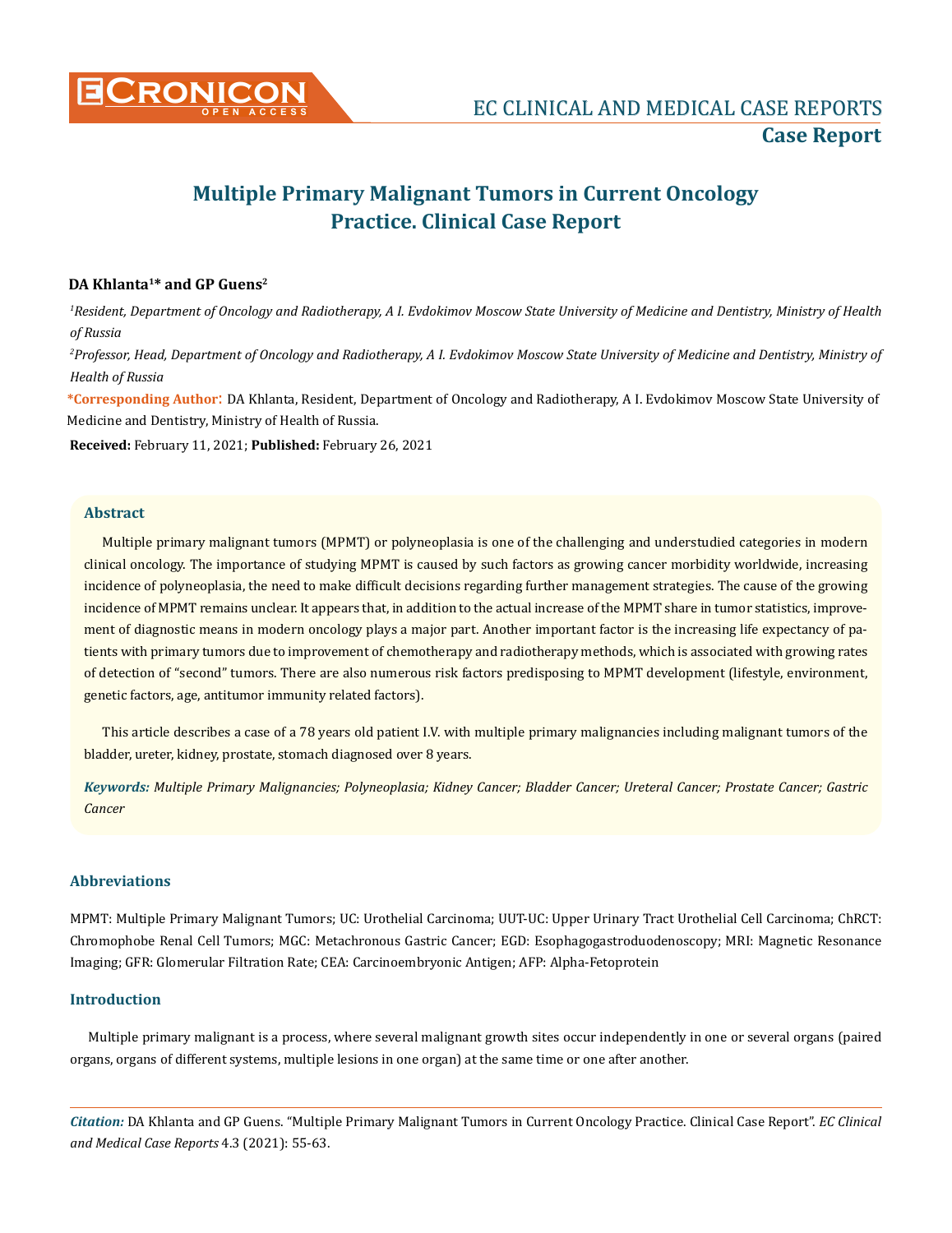The existence of multiple malignancies was discovered by Billroth in 1889 and reported in a detailed study by Warren and Gates in 1932 [1]. Many scientists had speculated on the existence of this pathology long before that. Indeed, Abu Ali Ibn Sina, also known as Avicenna, described a case of a woman with bilateral breast cancer in his writings back in the  $10<sup>th</sup>$  century [2]. Centuries later, as the diagnostic methods improved and the number of risk factors increased, MPMT became a permanent part of cancer statistics worldwide. The causative factors predisposing to MPMT development can be subdivided into several groups: lifestyle factors, environmental factors, genetic factors, patient's age, and prior cancer treatment. Studying the causes of MPMT development, researchers revealed the importance of the impact of various carcinogens on malignancy development. Notably, the "cancer field" theory suggested by R.A. Willis in 1967 stipulates that multiple lesions in the form of a cell or a group of cells of potential tumor growth may occur in the entire volume of tissues affected by carcinogenic alterations [3]. However, many authors believe that MPMT occur due to inflammatory and dystrophic changes in tissues, as well as due to metabolic, hormonal shifts contributing to malignant transformation of cells [4-6].

Improvement of diagnostic means in modern oncology was instrumental in inclusion of MPMTs in the cancer statistics. Improvement of tumor visualization methods [7,8] and advances in genetics [9] facilitated early detection of MPMTs and predisposition thereto. Increasing life expectancy has also contributed to the growing incidence of MPMT cases. This factor is directly related to the improvement of cancer treatment methods and, therefore, makes it possible for the "second" tumor development risk factors to become actualized.

Thus, it can be concluded that the carcinogens in pathogenic mechanisms of MPMT development are identical to those leading to development of solitary tumors. Moreover, as is known, natural antitumor immunity is decreased dramatically by specific antineoplastic treatment of the primary tumor, which could contribute to development of "second" lesions.

One of MPMT classification factors is the time interval of tumor development. There are synchronous tumors found within 6 months following detection of the primary tumor; metachronous tumors found 6 or more months after the primary tumor was diagnosed; concomitant tumors where one patient has three or more tumors (synchronous-metachronous and metachronous-synchronous occurrence types) [10,11].

This article will contain a summary of MPMT epidemiology, main treatment principles, as well as a review of specific high-priority ICD codes the patient was diagnosed with.

## **Epidemiology**

It is beyond argument that MPMT incidence and survival rates vary between different geographical regions globally. These variations are related to different climate patterns, behavioral and genetic traits characteristic of specific countries [12,13]. The MPMT structure is of interest to numerous researchers. A recent study showed a ratio of MPMT presentation depending on sex, age and location of the malignant process. Among the analyzed MPMT cases, the most common tumor types are adenocarcinoma (49.3%), squamous cell carcinoma (26.1%), malignancies of hematopoietic and lymphoid tissues (8.1%), transitional cell carcinoma (6.2%). The mean age in the synchronous cancer group was 64 years, while in the metachronous cancer group the mean age was 57 years at the time of the diagnosis and 63 years at the point of detection of a second malignancy. There were 39.1% female and 60.9% male patients with MPMT. The three most frequent malignancies in the synchronous group were malignancies of the gastrointestinal (48.7%), genitourinary (21.8%), respiratory (15.4%) systems [14].

According to epidemiological surveys, the current rate of multiple primary neoplasia in Russia is between 7% and 9% [15]. The total incidence of primary malignant tumors globally varies from 2.4% to 17% depending on the specific ICD code [16].

*Citation:* DA Khlanta and GP Guens. "Multiple Primary Malignant Tumors in Current Oncology Practice. Clinical Case Report". *EC Clinical and Medical Case Reports* 4.3 (2021): 55-63.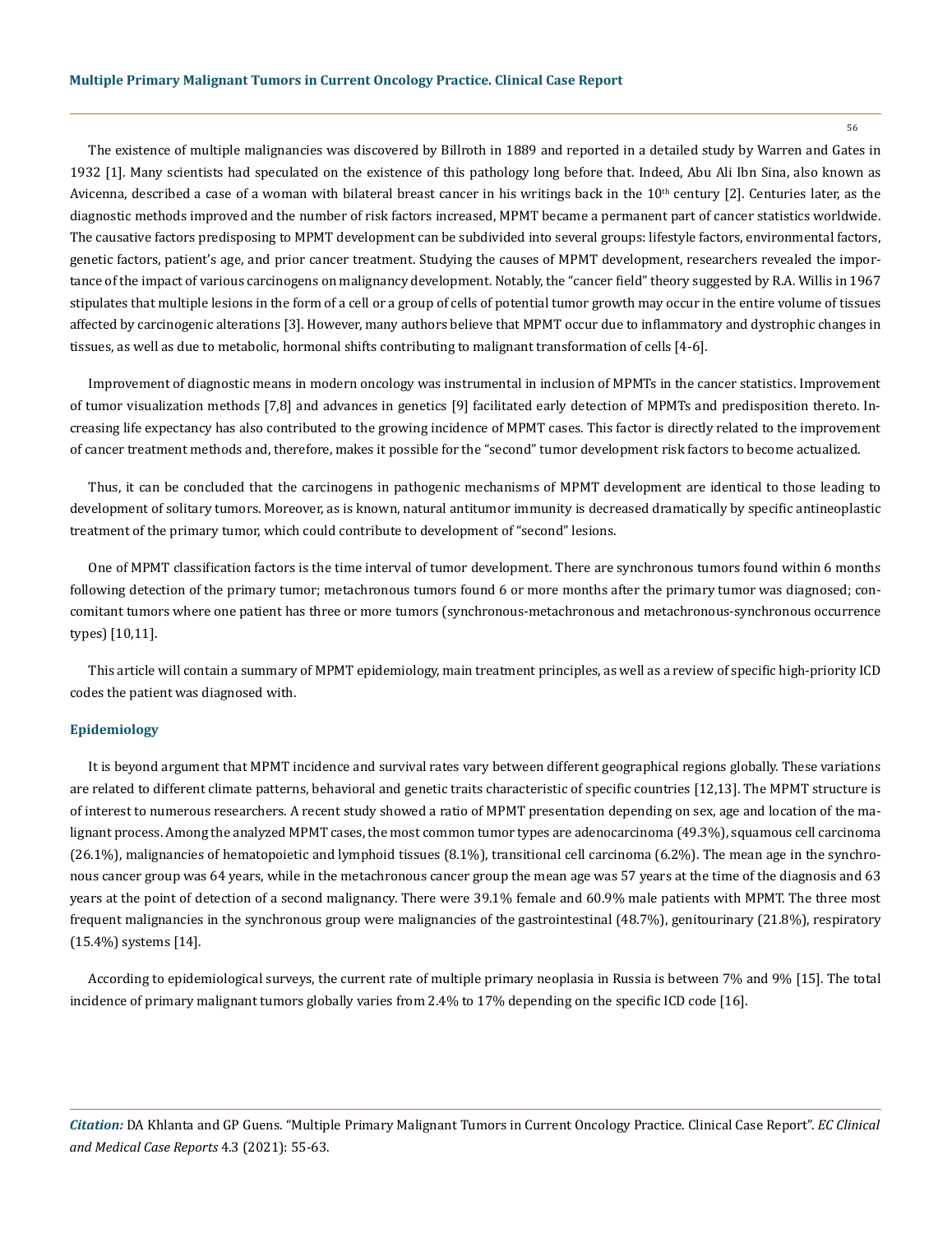#### **MPMT management principles**

The MPMT treatment principle depends on the stage of each tumor, its histological type, and the physical condition of the patient, presence of comorbidities. For morphological confirmation of MPMTs, each tumor is assessed separately. Generally, the tumor that is the most life-threatening or the most detrimental to the patient's quality of life is treated first. The treatment method (multiple- or single-stage) should be selected considering not only the properties of the tumor and its impact on the organism, but also the overall effect of MPMTs on the patient's physiological state.

In case of medication, when MPMTs are not treatable with one chemotherapy regimen, a more effective regimen is usually chosen designed to treat higher-grade tumors.

Surgical treatment of MPMTs includes a preoperative risk assessment and postoperative monitoring necessary for MPMT patients subjected to resection of vital organs. MPMT treatment post surgery is usually conducted according to the recommendations for the tumor stage.

Radiation therapy used separately or as a part of a combined/complex therapy is an important method of treatment of cancer diseases in various sites. In combination with chemotherapy or surgical intervention, radiotherapy can have an effective contribute to increasing survival of MPMT patients. Various methods of tumor treatment using radiotherapy have been improved over the years [17]. However, despite the major progress in this area, the issue of post-radiation complications is as relevant as ever. These complications must be considered when treating MPMTs [18,19], especially given the tendency towards combination of treatment methods different in their toxicity.

We must not forget that any MPMT treatment is based upon a complex approach, which highlights the importance of cooperation between medical professionals of different specialties.

#### **Upper urinary tract MPMT**

Urothelial carcinomas (UC) are the fourth most common tumors worldwide [13].

Upper urinary tract urothelial cell carcinoma (UUT-UC) is a rare, but aggressive tumor type with an unfavorable prognosis that accounts from 5% to 10% of all UCs. It is known that the gold standard for of upper tract urothelial carcinomas is radical nephroureterectomy [20] and immunotherapy [21].

Due to the radicalization of treatment methods and the subsequent increase of the life expectancy of patients with this condition, oncology is now facing an increasing risk of development of metachronous contralateral cancer of the upper urinary tract. According to a recent study, the 30-year cumulative incidence of metachronous contralateral cancer of the upper urinary tract was 2.6% [22]. Additionally, the study results demonstrate that an older age at the time of the initial diagnosis and a larger tumor size are associated with reduced risk of metachronous contralateral cancer development. However, the researchers specify that the presence of bladder cancer is a very important risk factor for contralateral malignancy development. Furthermore, development of the latter is not associated with a decrease in survival when compared to the patients with unilateral UUT-UC. Statistics show that contralateral cancer development occurs within 5 years after the primary UUT-UC was diagnosed in 70.1% of the patients and within 10 or more years in 10.4% of the patients [22]. These data are needed to develop an appropriate follow-up concept for the patients treated for urothelial carcinoma considering the time frames. There is some evidence that the risk of recurrent bladder tumors remains significant even after a radical surgery [23]. Follow-up of patients after radical nephroureterectomy mainly consists of routine laboratory tests, various imaging methods, and cystoscopy. For this reason, it is necessary to adhere to follow-up programs for the patients subjected to surgical interventions.

*Citation:* DA Khlanta and GP Guens. "Multiple Primary Malignant Tumors in Current Oncology Practice. Clinical Case Report". *EC Clinical and Medical Case Reports* 4.3 (2021): 55-63.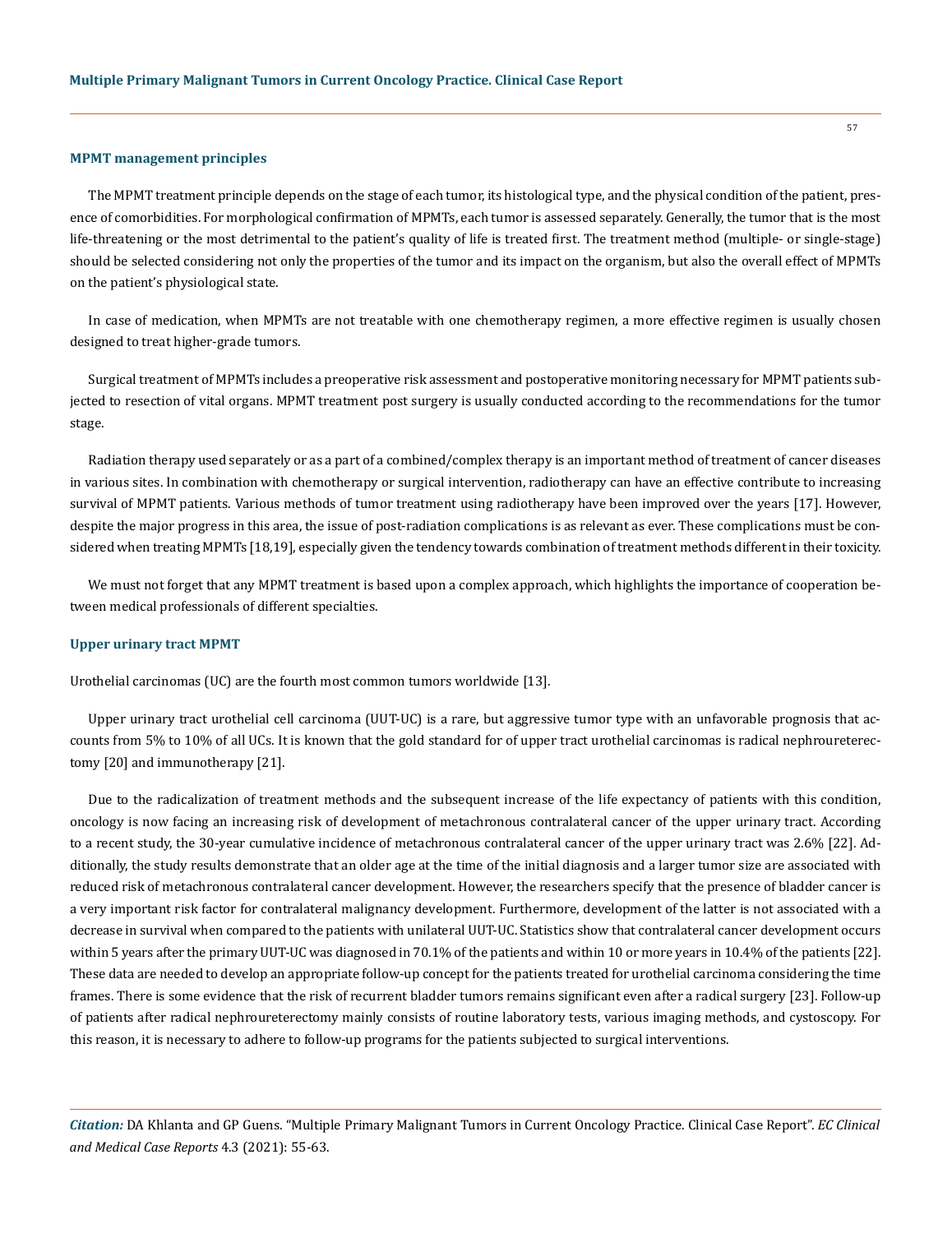#### **Chromophobe renal cell carcinoma**

Chromophobe renal cell tumors (ChRCT) account for 6% to 8% of renal cell cancer cases [13]. This tumor type is characterized by a relatively good prognosis and a low degree of malignancy. Diagnosing these tumors is of interest to many medical community representatives. Chromophobe tumors are often found accidentally as they are usually benign and exhibit no clinical symptoms [24]. This made researchers concentrate their attention on various molecular markers of this tumor type in addition to morphological methods of diagnosis verification. A benign tumor, such as an oncocytoma, can be easily mistaken for ChRCT since they both have similar morphological characteristics and imaging methods sometimes fail to differentiate clearly between them. This resulted in the necessity to study molecular markers allowing for differential diagnosis of these changes. The main tumor markers used in immunohistochemistry to diagnose ChRCT include CD117 (KIT) overexpression of which was reported in cells of different sarcomas, lung cancer, ChRCT and cadherins, in particular, E-cadherin (epithelial cadherin) and N-cadherin (neural cadherin) [25]. In addition, an auxiliary method of fluorescence in situ hybridization (FISH) is used for differential diagnosis of ChRCT and oncocytoma. Loss of chromosomes 2, 6 and 10 is often an indicator of ChRCT, while oncocytomas may exhibit loss of chromosomes 6 and 10, but not 2 [25].

#### **Gastric cancer**

Gastric cancer is a major problem for modern oncology and the third most common cause of death from cancer worldwide [26]. Esophagogastroduodenoscopy (EGD) included in the Japanese gastric cancer screening program has undoubtedly increased the rate of early gastric cancer detection [27]. For example, about one half of all gastric malignancies in Japan are detected at the stage when the tumor is confined to the mucosa and submucosa [28]. The improvement of diagnostic methods was followed by an increase in survival rates in this cohort. This is due to the increasing number of early gastric cancer cases being treated surgically, namely by partial gastrectomy. This surgical technique maintains the gastric function with no significant impact on the patient's quality of life [29]. The disadvantage of partial gastrectomy is the risk of metachronous gastric cancer (MGC) developing in the remaining part of the organ. Studies show that the incidence of MGC post resection varies from 2.7% to 15.6% [30-32]. The main risk factors for this process are old age, history of recurrent early gastric cancer, as well as persistent Helicobacter pylori [30].

Routine endoscopic examinations of patients subjected to partial gastrectomy for cancer allow physicians to diagnose MGC at an early stage.

*H. pylori* was officially recognized as a group 1 carcinogen for gastric cancer in 1994. *H. pylori* exhibits its carcinogenic effect by inducing the following changes in gastric mucosa: chronic active gastritis, atrophy, intestinal metaplasia and dysplasia followed by gastric adenocarcinoma [33]. Eradication of *H. pylori* is considered potentially beneficial for prevention of MGC development.

#### **Case Presentation**

In 2007, patient I. born in 1942 presented to a clinic in Ryazan Oblast with frequent urination and aching lumbar pain. The examination resulted in the following diagnosis: chronic prostatitis, benign prostate hyperplasia. During a routine examination in May 2012, the patient was diagnosed with a bladder tumor for which the patient was treated with transurethral resection (TUR) of the bladder followed by chemotherapeutic treatment using Vero-Mitomycin 40 mg at the Hospital of the Ministry of Internal Affairs. Histology showed a noninvasive papillary urothelial tumor. Based on the obtained data, the patient was diagnosed with: Bladder cancer pT1N0M0. In September 2013, the patient presented to the P.A. Hertsen Moscow Oncology Research Institute with increased total PSA of 2.12 ng/mL, free PSA fraction of 17.9%. Pelvic MRI showed: prostate dimensions 4.5 х 3.9 х 4.7 cm with a small, well-defined intravesical growth in the shape of a protrusion up to 0.9 cm, inhomogeneous structure of the gland. A multi-focal prostate biopsy was conducted in the same month. Based on the histology results, the patient was diagnosed with: Small acinar adenocarcinoma of the prostate with a Gleason score of 8 (4+4). A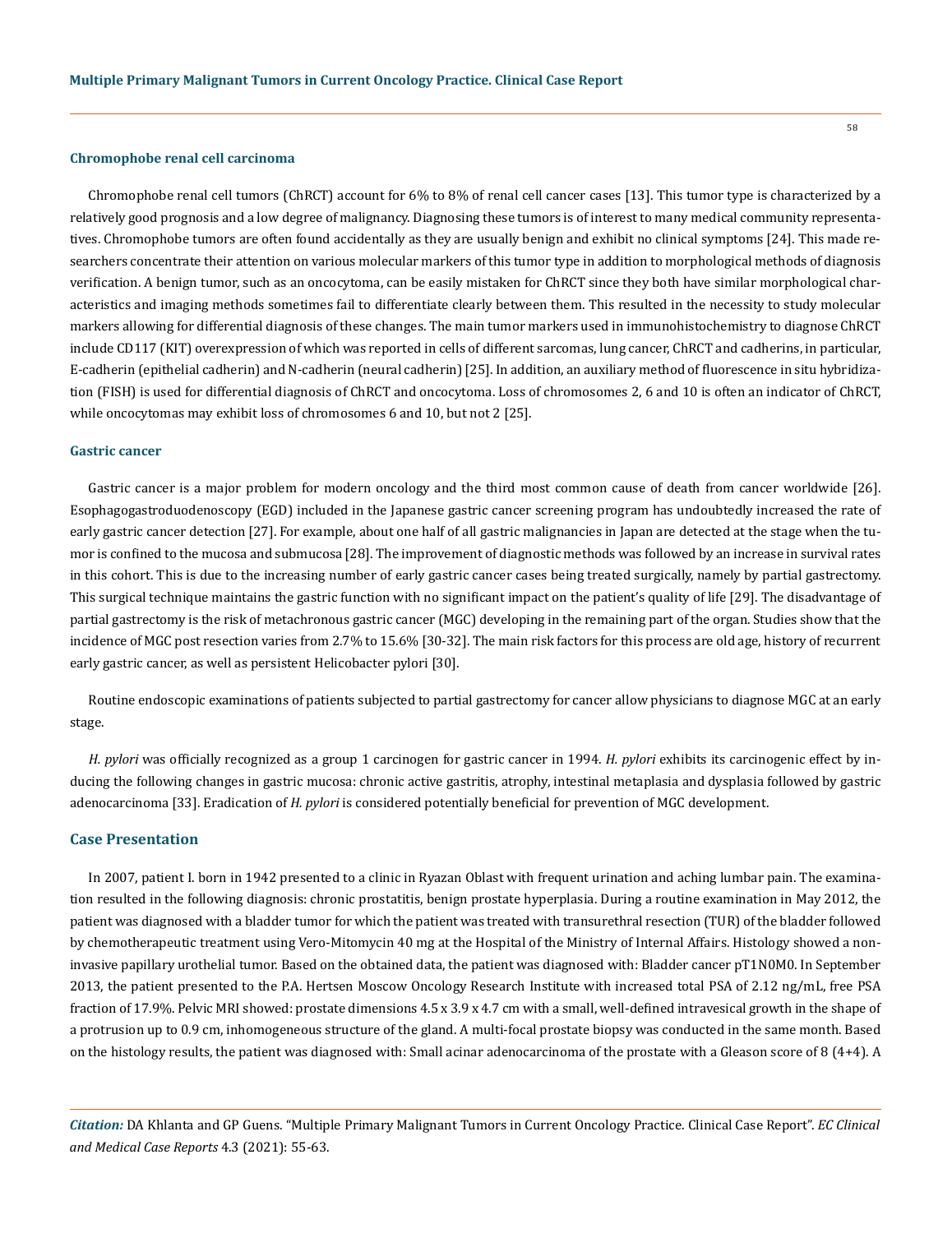radical prostatectomy was performed in the Hospital of the Ministry of Internal Affairs in October 2013. Considering the histology data, the patient was diagnosed with: G3, stage II prostate cancer pT1cN0M0. Cystoscopy showed no evidence of bladder cancer.

In May 2014, the patient was treated using Winkelmann's procedure bilaterally for hydrocele. The patient was discharged to be followed up by an oncologist and an urologist in the home area. However, a recurrent hydrocele developed on the right side during the following two weeks. In July 014, the patient was operated on using the Bergmann's technique on the right side.

A follow-up examination in November 2014 showed that the patient developed recurrent bladder cancer manifested as a growing noninvasive papillary urothelial tumor with a low degree of anaplasia. On December 1, 2014 the patient had a bladder TUR with laser ablation of the tumor bed with intravesical instillation of 40 mg of Vero-Mitomycin. Eight rounds of intravesical chemotherapy were conducted at the II treatment stage. A follow-up examination in December 2015 showed no evidence of tumor recurrence or progression (PSA was 0.02 ng/mL). However, suture calculus was found in the vesiculo-ureteral anastomosis region. A TUR of the vesiculo-ureteral anastomosis region with the sutures and the calculus was performed in December 2015. Histology showed no tumor growth in the removed tissues. A follow-up examination performed later showed no progression. A follow-up cystoscopy conducted in February 2018 showed a mucosa portion of about 1.0 x 1.0 cm in diameter with villous proliferation in the right section of the neck. Histology showed proliferation of noninvasive papillary urothelial carcinoma (G1). In March 2018, a TUR of the bladder and the 1st round of intravesical chemotherapy with Vero-Mitomycin were conducted. No evidence of progression was observed during the follow-up.

An examination conducted in July 2020 showed a tumor in the left ureter. MRI showed: bilateral hydroureter, left sided hydronephrosis. Excretory urography showed: normal accumulation function, but delayed excretory function of the right kidney; impaired concentration and excretory function of the left kidney. A TUR-biopsy of the tumor was performed in August 2020. Histology showed: papillary urothelial cancer with a microinvasive focus (high-grade). GFR 60 mL/min/1.73m<sup>2</sup>. Tumor markers: CEA 0.537 ng/mL (0 - 3.8); AFP 3.21 IU/mL (0 - 5.8); CA 19-9 2.11 U/mL, PSA (total) 0.11 ng/mL (0 - 4.4); CA 72-4 0.8 U/mL (0 - 6.9). Based on the clinical findings and the results of instrumental method of examination, it was decided to place a catheter stent in the ureter (Figure 1). Follow-up EGD conducted in August 2020 showed a gastric ulcer, a biopsy was performed. Quantification of the IgG class antibodies to Helicobacter pylori showed > 200 U/mL (> 1.1-detected). Histology showed mucinous gastric cancer with ulceration and invasion into the lamina muscularis mucosae.



*Figure 1: Excretory urography in the postoperative period (nephroureterectomy with laparoscopic resection the wall of the bladder).*

*Citation:* DA Khlanta and GP Guens. "Multiple Primary Malignant Tumors in Current Oncology Practice. Clinical Case Report". *EC Clinical and Medical Case Reports* 4.3 (2021): 55-63.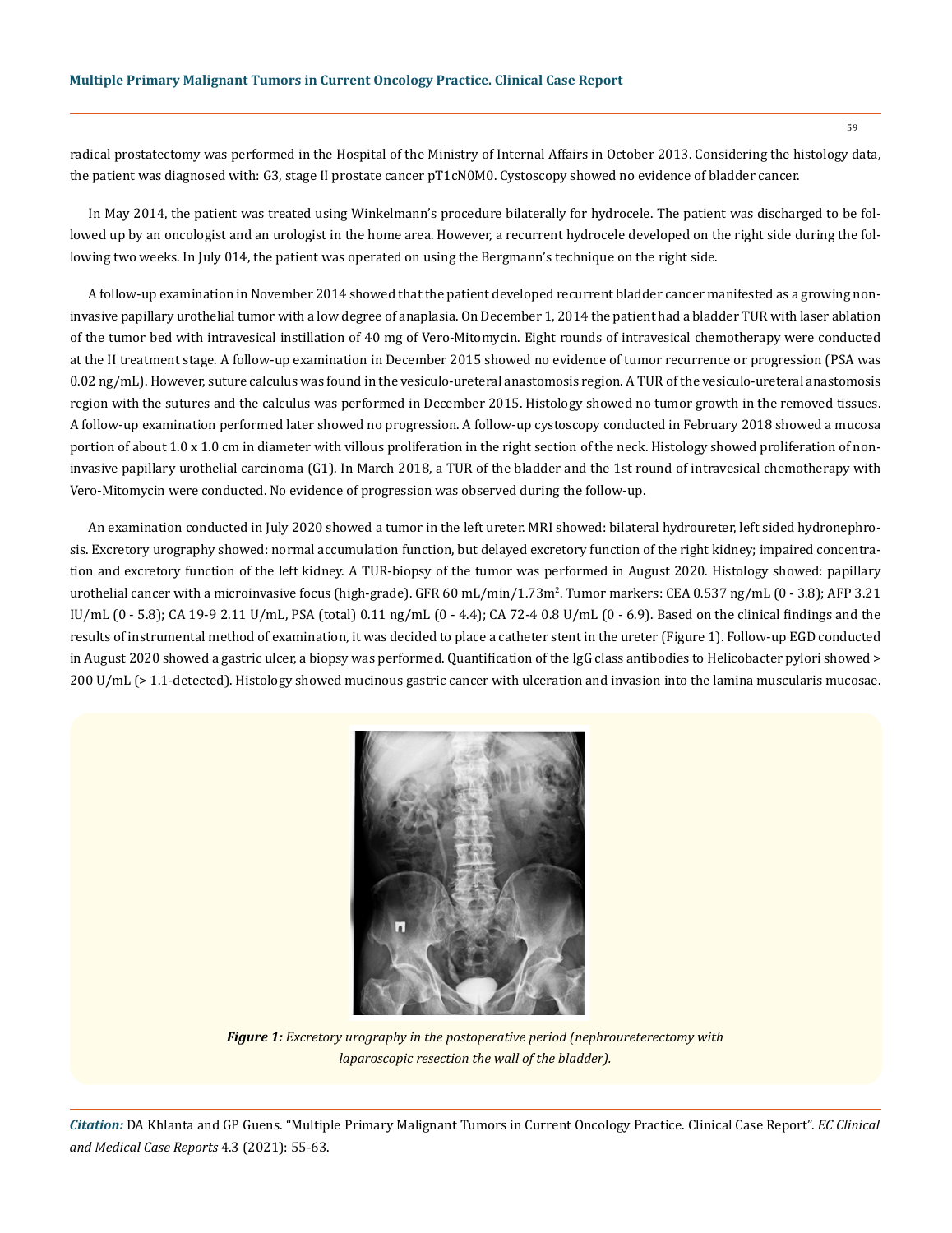At the first stage, considering the severity of the malignancy, it was decided to perform an urological operative intervention followed by making a decision regarding gastrectomy. On September 15, 2020, the patient had a laparoscopic nephroureterectomy with partial cystectomy (Figure 2). Histology findings: high-grade papillary urothelial carcinoma of the ureter with subepithelial invasion, poorly marked peritumoral lymphoid infiltration. A chromophobe tumor in the renal cortex (0.4 cm) with no evidence of vascular or perineural invasion.



*Figure 2: MRI of bilateral hydronephrosis and stenting of the affected left ureter.*

Based on the obtained data, the patient was diagnosed with: Ureteral cancer pT1N0M0 G3Pn0L0. Renal cancer pT1aN0M0 Pn0L0. A near-total distal gastrectomy was performed on October 8, 2020. Histology findings: moderately differentiated adenocarcinoma of the body of stomach in combination with mucinous carcinoma with ulceration (pT1aM0M0 G2 L0V0, Pn0, R0, Lauren classification: mixed type).

Based on the medical history, laboratory and instrumental diagnostics, the patient was diagnosed with: Primary diagnosis: multiple primary malignancies, metachronous-synchronous growth. Gastric body cancer pT1aN0M0 G2 L0V0Pn0 R0, Lauren classification: mixed type, stage I. Surgical treatment (10.2020) by near-total distal gastrectomy. Left ureter cancer pT1N0M0 G3Pn0L0, stage I. Chromophobe tumor in the left kidney pT1N0M0 Pn0L0, stage I. Surgical treatment (09.2020) by nephroureterectomy on the left side. Bladder cancer pT1N0M0, stage I. Combination treatment (2012-2018): Bladder TUR, chemotherapy with Vero-Mitomycin. Process stabilization. Prostate cancer pT1cN0M0, G3, stage II. Surgical treatment (10.2013) by radical prostatectomy. Process stabilization.

Secondary diagnosis: Arteriosclerotic heart disease: Atherosclerotic cardiosclerosis. Stage II, grade 1 arterial hypertension, cardiac risk III. Erosive bulbitis. Axial hiatal hernia. Grade II dyscirculatory encephalopathy. Cerebral atherosclerosis. Spinal osteochondrosis, radiculopathy. Incipient cataracts in both eyes. Retinal angiopathy. Chronic bilateral sensorineural hearing loss. Colonic diverticulosis.

## **Discussion**

In the clinical observation presented by us, patient I. aged 78 had a number of specific features worthy of a clinical analysis**.** First, the multiplicity of lesions is of note: malignancies were found in five organs, most of them are urothelial tumors. Second, the clinical picture is not that of a generalized neoplastic process, it is rather obscure, which once again points at the importance of screening programs.

*Citation:* DA Khlanta and GP Guens. "Multiple Primary Malignant Tumors in Current Oncology Practice. Clinical Case Report". *EC Clinical and Medical Case Reports* 4.3 (2021): 55-63.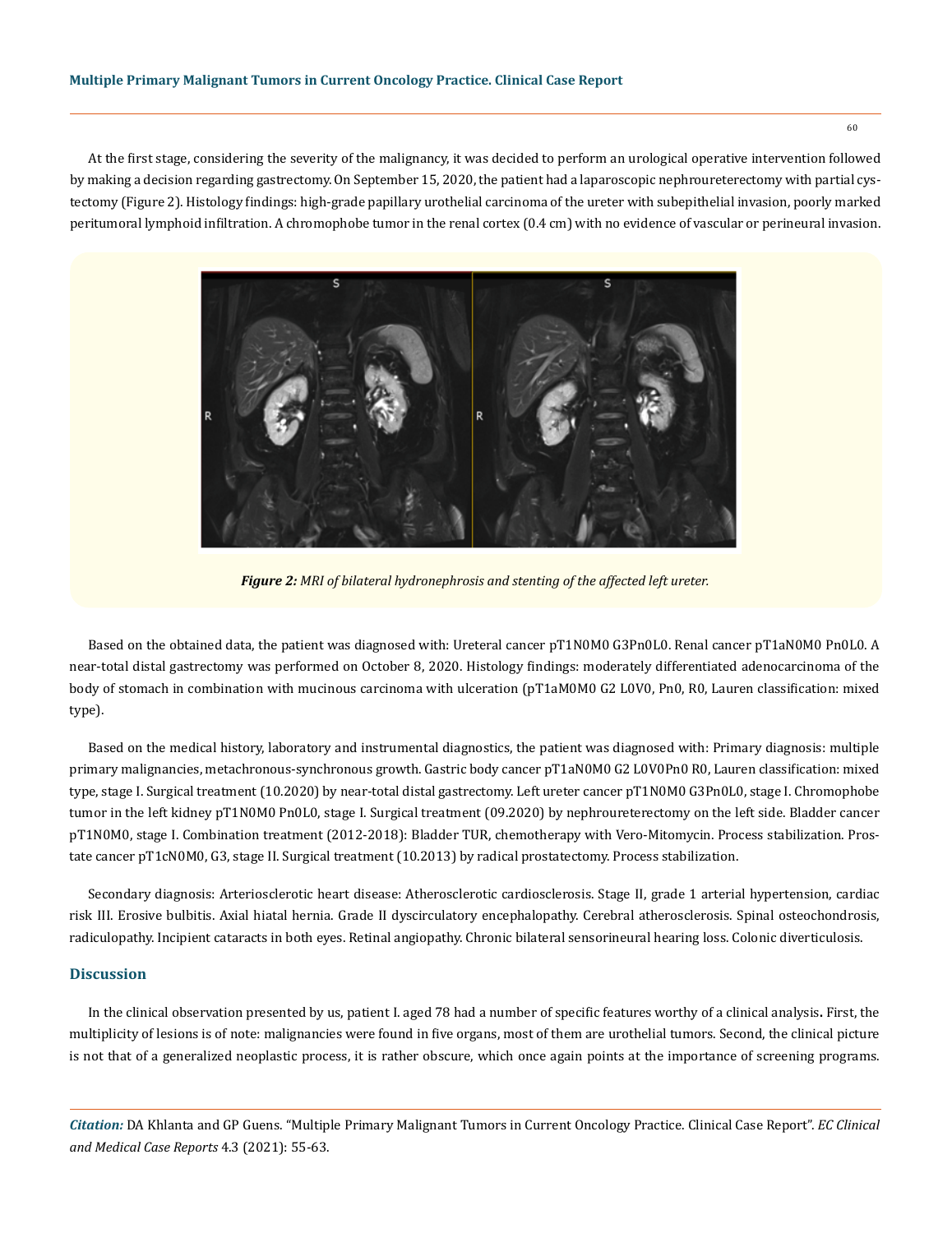Finally, the existing diagnostic options, including contrast-enhanced MRI, make it possible to assess the lesion very thoroughly, record the effectiveness of the therapy used, which is indicative of the value of this procedure as a widely applied diagnostic method. This clinical observation also demonstrates a case of a chromophobe renal tumor which was found accidentally following radical nephroureterectomy for treatment of a malignancy in the ureter. This example highlights the difficulty of diagnosing tumors of this type even when hightechnology diagnostic tests are applied.

# **Conclusion**

A stable increase of the incidence of multiple primary malignancies in the population is a pressing issue for oncologists, genetic scientists and representatives of many other medical fields.

Better management of such neoplasms requires timely diagnosis and screening of cancer diseases, a certain level of cancer alertness among general practitioners. However, timely detection of a primary tumor at an early stage should not discourage medical professionals from performing further diagnostic tests, especially when risk factors for "second" tumor development or parallel precancerous conditions are present.

Psychological support of the patients, promoting their adherence to therapy and medical recommendations regarding observation intervals during the remission period and follow-up care are essential for improvement of oncology care of patients with such conditions. If these conditions are met, metastatic spread as well as newly developed cancer diseases will be diagnosed timely.

## **Conflict of Interest**

The authors have no conflicts of interest to declare.

## **Bibliography**

- 1. Warren S and Gates O. "Multiple primary malignant tumours". *American Journal of Cancer Research* 16 (1932): 1358-1141.
- 2. [Zarshenas Mohammad M and Afshin Mohammadi-Bardbori. "A medieval description of metastatic breast cancer; from Avicenna's](https://pubmed.ncbi.nlm.nih.gov/27810694/)  view point". *Breast* [31 \(2017\): 20-21.](https://pubmed.ncbi.nlm.nih.gov/27810694/)
- 3. RA Willis. "Pathology of Tumors (4<sup>th</sup> edition)". Butterworth and Co. Ltd (1967).
- 4. Matsuo Koji., *et al.* ["Incidences and risk factors of metachronous vulvar, vaginal, and anal cancers after cervical cancer diagnosis".](https://www.ncbi.nlm.nih.gov/pmc/articles/PMC7521078/)  *[Gynecologic Oncology](https://www.ncbi.nlm.nih.gov/pmc/articles/PMC7521078/)* 150.3 (2018): 501-508.
- 5. Moon Hee Seok., *et al.* ["Risk factors for metachronous gastric carcinoma development after endoscopic resection of gastric dysplasia:](https://journals.plos.org/plosone/article?id=10.1371/journal.pone.0185501)  Retrospective, single-center study". *[World Journal of Gastroenterology](https://journals.plos.org/plosone/article?id=10.1371/journal.pone.0185501)* 23.24 (2017): 4407-4415.
- 6. Jayasekara Harindra., *et al.* ["Risk factors for metachronous colorectal cancer following a primary colorectal cancer: A prospective](https://pubmed.ncbi.nlm.nih.gov/27098183/)  cohort study". *[International Journal of Cancer](https://pubmed.ncbi.nlm.nih.gov/27098183/)* 13.5 (2016): 1081-1090.
- 7. Panebianco Valeria., *et al.* ["Multiparametric Magnetic Resonance Imaging for Bladder Cancer: Development of VI-RADS \(Vesical Im](https://pubmed.ncbi.nlm.nih.gov/29755006/)[aging-Reporting And Data System\)".](https://pubmed.ncbi.nlm.nih.gov/29755006/) *European Urology* 74.3 (2018): 294-306.
- 8. Escorcia Freddy E., *et al.* ["Tumor-Specific Zr-89 Immuno-PET Imaging in a Human Bladder Cancer Model".](https://www.ncbi.nlm.nih.gov/pmc/articles/PMC6153671/) *Molecular Imaging and Biology* [20.5 \(2018\): 808-815.](https://www.ncbi.nlm.nih.gov/pmc/articles/PMC6153671/)

*Citation:* DA Khlanta and GP Guens. "Multiple Primary Malignant Tumors in Current Oncology Practice. Clinical Case Report". *EC Clinical and Medical Case Reports* 4.3 (2021): 55-63.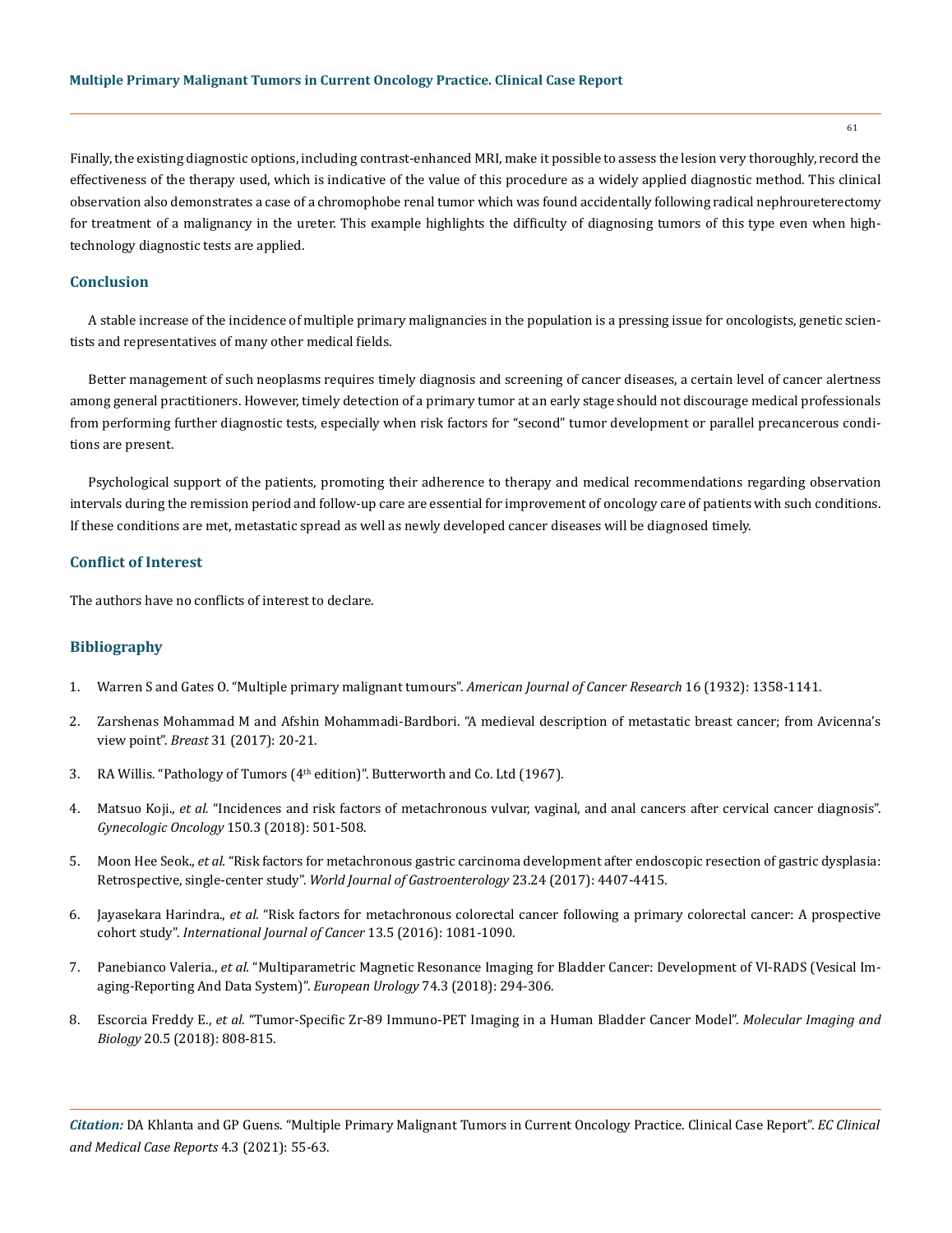- 9. Kamps Rick., *et al.* ["Next-Generation Sequencing in Oncology: Genetic Diagnosis, Risk Prediction and Cancer Classification".](https://www.ncbi.nlm.nih.gov/pmc/articles/PMC5343844/) *Interna[tional Journal of Molecular Sciences](https://www.ncbi.nlm.nih.gov/pmc/articles/PMC5343844/)* 18.2 (2017): 308.
- 10. Payanidi YuG., *et al.* ["Polyneoplasia of the female reproductive system and heredity".](https://en.aig-journal.ru/articles/Polineoplaziya-organov-jenskoi-reproduktivnoi-sistemy-i-nasledstvennost.html) *Obstetrics and Gynecology* 9 (2016): 68-72.
- 11. Warren S and Gares O. *American Journal of Cancer Research* 16 (1932): 1358-1414.
- 12. International Agency for Research on Cancer". Global Cancer Observatory.
- 13. Siegel Rebecca L., *et al.* "Cancer statistics, 2020". *[CA: A Cancer Journal for Clinicians](https://acsjournals.onlinelibrary.wiley.com/doi/full/10.3322/caac.21590)* 70.1 (2020): 7-30.
- 14. Lv Meng., *et al.* ["Clinical analysis and prognosis of synchronous and metachronous multiple primary malignant tumors".](https://pubmed.ncbi.nlm.nih.gov/28445321/) *Medicine* [96.17 \(2017\): e6799.](https://pubmed.ncbi.nlm.nih.gov/28445321/)
- 15. Bekhtereva SA., *et al.* "Primary- multiple ovarian cancer". *Research Practical Medicine Journal* 5 (2018): 1-20.
- 16. [Copur Mehmet Sitki and Suresh Manapuram. "Multiple Primary Tumors Over a Lifetime".](https://pubmed.ncbi.nlm.nih.gov/31365752/) *Oncology* 33.7 (2019): 629384.
- 17. Dosanjh Manjit., *et al.* ["Medical Applications at CERN and the ENLIGHT Network".](https://www.frontiersin.org/articles/10.3389/fonc.2016.00009/full) *Frontiers in Oncology* 6 (2016): 9.
- 18. Zuppone Stefania., *et al.* ["Pre-clinical Research on Bladder Toxicity After Radiotherapy for Pelvic Cancers: State-of-the Art and Chal](https://www.frontiersin.org/articles/10.3389/fonc.2020.527121/full)lenges". *[Frontiers in Oncology](https://www.frontiersin.org/articles/10.3389/fonc.2020.527121/full)* 10 527121 (2020).
- 19. Matta Rano., *et al.* ["Pelvic Complications After Prostate Cancer Radiation Therapy and Their Management: An International Collab](https://pubmed.ncbi.nlm.nih.gov/30573316/)[orative Narrative Review".](https://pubmed.ncbi.nlm.nih.gov/30573316/) *European Urology* 75.3 (2019): 464-476.
- 20. Kenigsberg Alexander P., *et al.* ["Oncologic outcomes of radical nephroureterectomy \(RNU\)".](https://www.ncbi.nlm.nih.gov/pmc/articles/PMC7475687/) *Translational Andrology and Urology* 9.4 [\(2020\): 1841-1852.](https://www.ncbi.nlm.nih.gov/pmc/articles/PMC7475687/)
- 21. Yang Huang-Yu., *et al.* ["Aristolochic Acid and Immunotherapy for Urothelial Carcinoma: Directions for unmet Needs".](https://pubmed.ncbi.nlm.nih.gov/31261684/) *International [Journal of Molecular Sciences](https://pubmed.ncbi.nlm.nih.gov/31261684/)* 20.13 (2019): 3162.
- 22. Wu K., *et al.* ["Risk factors and survival outcomes of metachronous contralateral upper tract urothelial carcinoma".](https://www.nature.com/articles/s41598-020-73699-5) *Scientific Reports* [10 \(2020\).](https://www.nature.com/articles/s41598-020-73699-5)
- 23. Banapour Pooya., *et al.* ["Recurrent papillary renal cell carcinoma with concomitant ipsilateral upper urinary tract urothelial carci](https://pubmed.ncbi.nlm.nih.gov/29379740/)[noma and metachronous urothelial carcinoma of the bladder".](https://pubmed.ncbi.nlm.nih.gov/29379740/) *Urology Case Reports* 17 (2018): 59-61.
- 24. Yang Fan., *et al.* ["Synchronous sporadic bilateral multiple chromophobe renal cell carcinoma accompanied by a clear cell carcinoma](https://www.wjgnet.com/2307-8960/full/v8/i14/3064.htm)  and a cyst: A case report". *[World Journal of Clinical Cases](https://www.wjgnet.com/2307-8960/full/v8/i14/3064.htm)* 8.14 (2020): 3064-3073.
- 25. Badowska-Kozakiewicz Anna M., *et al.* ["Selected tumor markers in the routine diagnosis of chromophobe renal cell carcinoma".](https://www.ncbi.nlm.nih.gov/pmc/articles/PMC4947610/) *Ar[chives of Medical Science: AMS](https://www.ncbi.nlm.nih.gov/pmc/articles/PMC4947610/)* 12.4 (2016): 856-863.
- 26. Shin GY., *et al.* ["Increased incidence of metachronous gastric neoplasm after endoscopic resection in patients with synchronous gas](https://pubmed.ncbi.nlm.nih.gov/32605537/)tric neoplasm". *[BMC Gastroenterology](https://pubmed.ncbi.nlm.nih.gov/32605537/)* 20 (2020): 206.
- 27. Inaba S., *et al.* ["Evaluation of a screening program on reduction of gastric cancer mortality in Japan: preliminary results from a cohort](https://www.sciencedirect.com/science/article/abs/pii/S0091743599905078)  study". *[Preventive Medicine](https://www.sciencedirect.com/science/article/abs/pii/S0091743599905078)* 29.2 (1999): 102-106.
- 28. Abe Seiichiro., *et al.* ["Metachronous Gastric Cancer Following Curative Endoscopic Resection of Early Gastric Cancer".](https://pubmed.ncbi.nlm.nih.gov/28920420/) *Clinical Endoscopy* [51.3 \(2018\): 253-259.](https://pubmed.ncbi.nlm.nih.gov/28920420/)

*Citation:* DA Khlanta and GP Guens. "Multiple Primary Malignant Tumors in Current Oncology Practice. Clinical Case Report". *EC Clinical and Medical Case Reports* 4.3 (2021): 55-63.